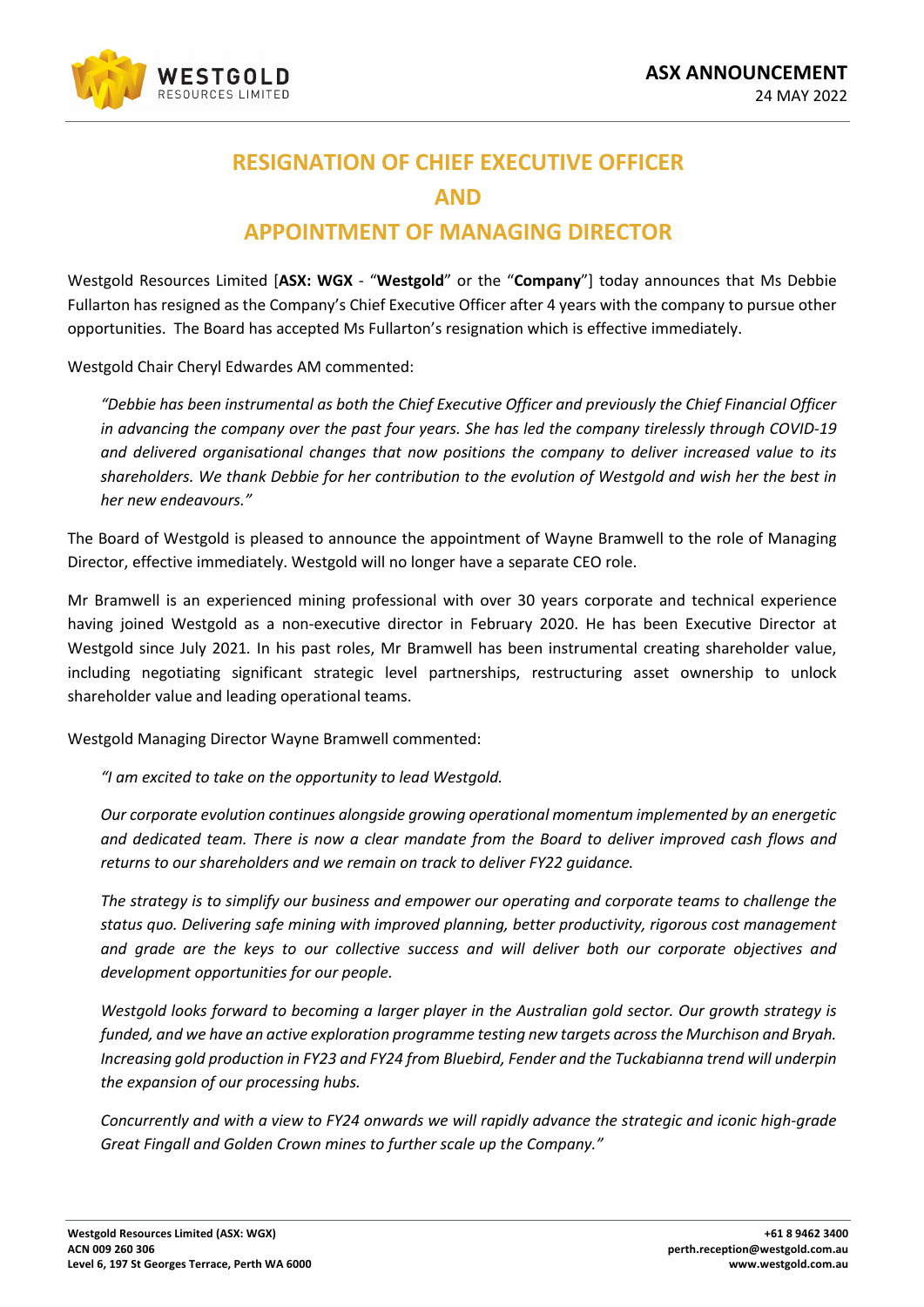

The Board notes that the appointment of a Managing Director and cessation of a separate CEO role allows the Company to adopt a Board and executive structure more in keeping with Corporate Governance norms.

Mr Bramwell holds a Bachelor of Science (Mineral Science - Extractive Metallurgy), Graduate Diploma of Business, Master of Science (Mineral Economics), and is a Graduate of the Australian Institute of Company Directors.

Key terms of Mr Bramwell's remuneration are contained in **Appendix 1.**

## **ENDS**

**THIS ANNOUNCEMENT IS AUTHORISED FOR RELEASE TO THE ASX BY THE DIRECTORS.**

| <b>Corporate and Investor Relations Enquiries</b> |                     |
|---------------------------------------------------|---------------------|
| <b>Wayne Bramwell   Managing Director</b>         | +61 8 9462 3400     |
| wayne.bramwell@westgold.com.au                    | www.westgold.com.au |